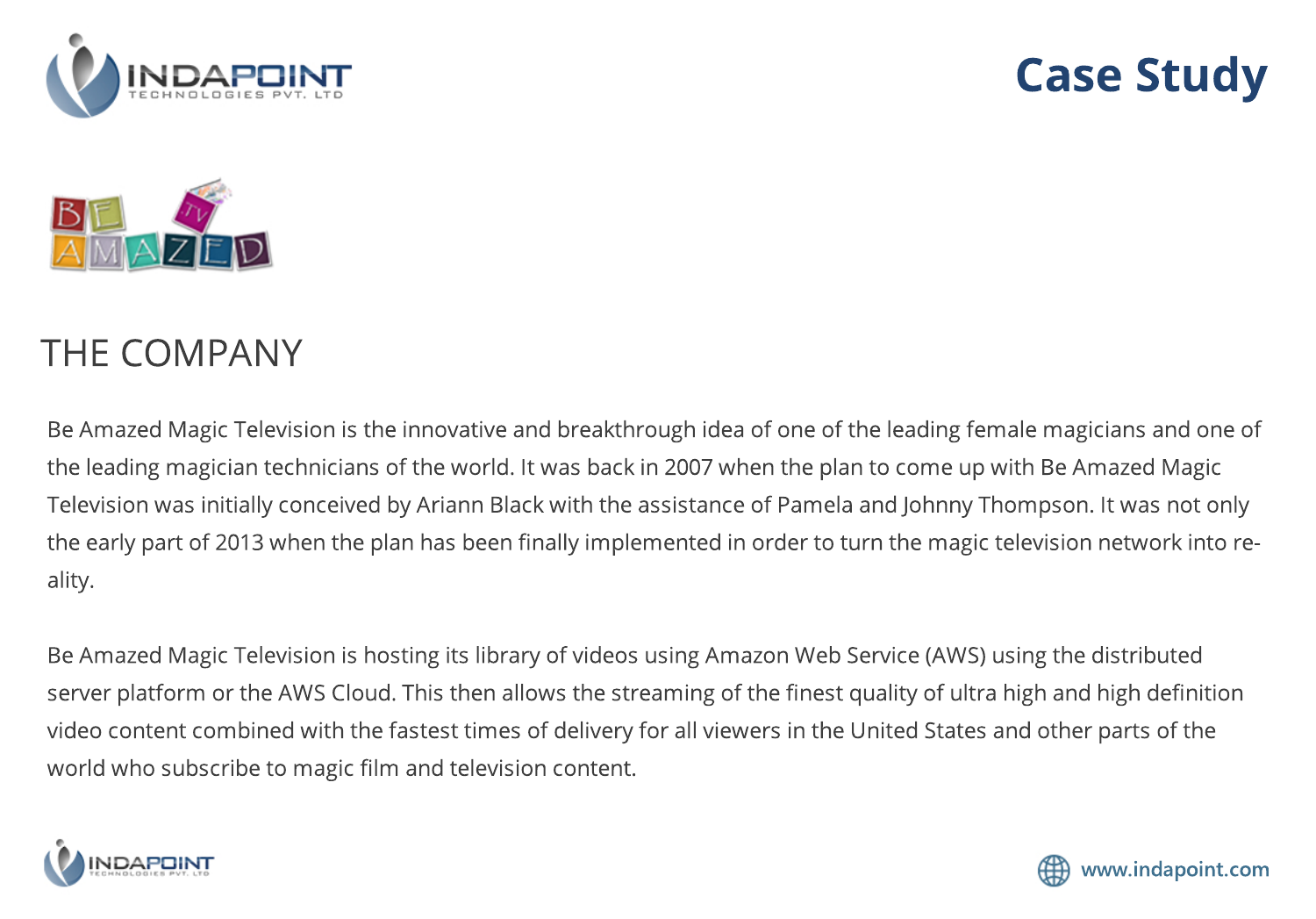## AN AMAZING BREAKTHROUGH IN THE WORLD OF MAGIC AND TECHNOLOGY

Be Amazed Television is a revolutionary discovery with its exceptional market proposition of carrying an expansive library containing only the best and highest quality of magic videos. The best thing about Be Amazed is the fact that it can be easily connected to televisions, Blu-ray players, set top boxes, mobile phones, gaming consoles and so much more. With the use of Be Amazed, you can now easily experience an improved and more seamless viewing in all types of devices.

However, the biggest challenge is to ensure the seamless and consistent user experience across various devices during the streaming of the high quality videos.